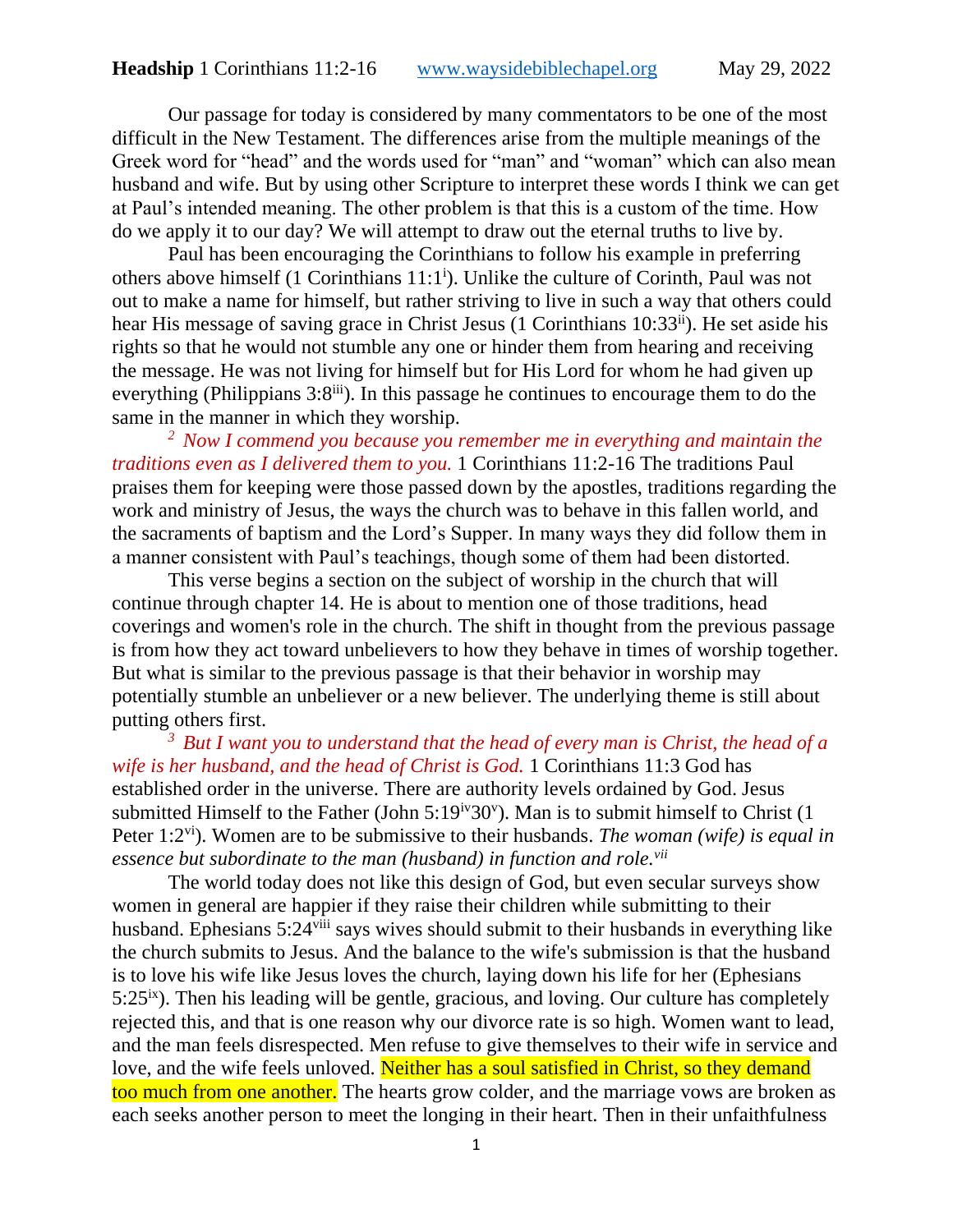to one another, the picture of marriage representing Christ and the church turns into one of idolatry and unfaithfulness (Ephesians 5:32<sup>x</sup>; Malachi 2:14<sup>xi</sup>).

Lest we put too much blame on wives, notice that in this passage Paul starts here with the man submitting to Christ. If that is the case, the Christian woman will find it much easier to submit to her husband, for he will be loving her like Christ loves the church. We will see the equity in the relationship later in this passage.

We have the perfect example of submission in the way Jesus submitted His will to the Father. As a human, He had His own will. He would have chosen some other way to save us, but He surrendered His will to the Father just as He did every day of His life on earth. The daily "not my will but yours be done" prepared Him for the final one (Luke  $22:42^{xii}$ ).

Some commentators (example Leon Morris) make a case that this word "head" should be rendered "source." He claims the word was not used in the first century in the same way that we do implying authority. But then we have the other uses in the New Testament that seem to clearly imply authority. What does it mean when the Scriptures declare Christ is the head of the church? Certainly, He is the source of the church, but is that all? It is true that the ancients did not understand that the head was the center of thought and emotions. Nevertheless, they knew the head sees, hears, and speaks (giving direction and instruction). Changing the word "head" to "source" does not eliminate the order that is presented in these verses. We should be careful not to appeal to modern culture but rather to interpret Scripture with Scripture.

*<sup>4</sup>Every man who prays or prophesies with his head covered dishonors his head,* 1 Corinthians 11:4 Verses four to seven tell us that how one worships can bring honor or shame to one's respective spiritual head. Paul equates the order and purpose of creation to the form we take in worship. Because man is created first and given headship over creation, he is not to cover his head. This is the opposite of the Jewish and Roman cultures in which men cover their heads when they pray or sacrifice. In addition, the elite men in Greek culture sometimes wore a fancy headdress indicating their status in society. Paul is once again counter cultural. He sees redeemed man as the primary image and glory of God in creation (verse 7). In that role his physical head should not be covered because it misrepresents his God given position in the earth. This is what is behind the suggestion for men not to wear a hat in the worship service.

This passage is one our society would say was cultural and should be ignored. But let us look at the truth behind it. God has made the sexes interdependent (That is what verse 11 tells us.) Man needs a helper (Genesis 2:18<sup>xiii</sup>). He is to lead under the leadership of Christ. His wife helps him, and together they share in the accomplishments. When roles are reversed, the man does not have his primary need of respect met. That makes it harder for him to love his wife which is her primary need. The home becomes a place of tension as each spouse seeks to have their need met.

Entertainment today portrays fathers as weak and often wrong. Perhaps that is a reflection of society because so many are not under the headship of Christ. The phrase "toxic masculinity" is bantered about as if it is evil to be male. There have always been bad examples of man abusing his power and authority. That is not because he is male, but rather because we are fallen. The only answer to this cultural decline is for the men to return to submission to Jesus. That is the only way we will exhibit the fruits of the Spirit (Galatians  $5:22,23<sup>xiv</sup>$ ), and those fruits are desperately needed for any marriage to be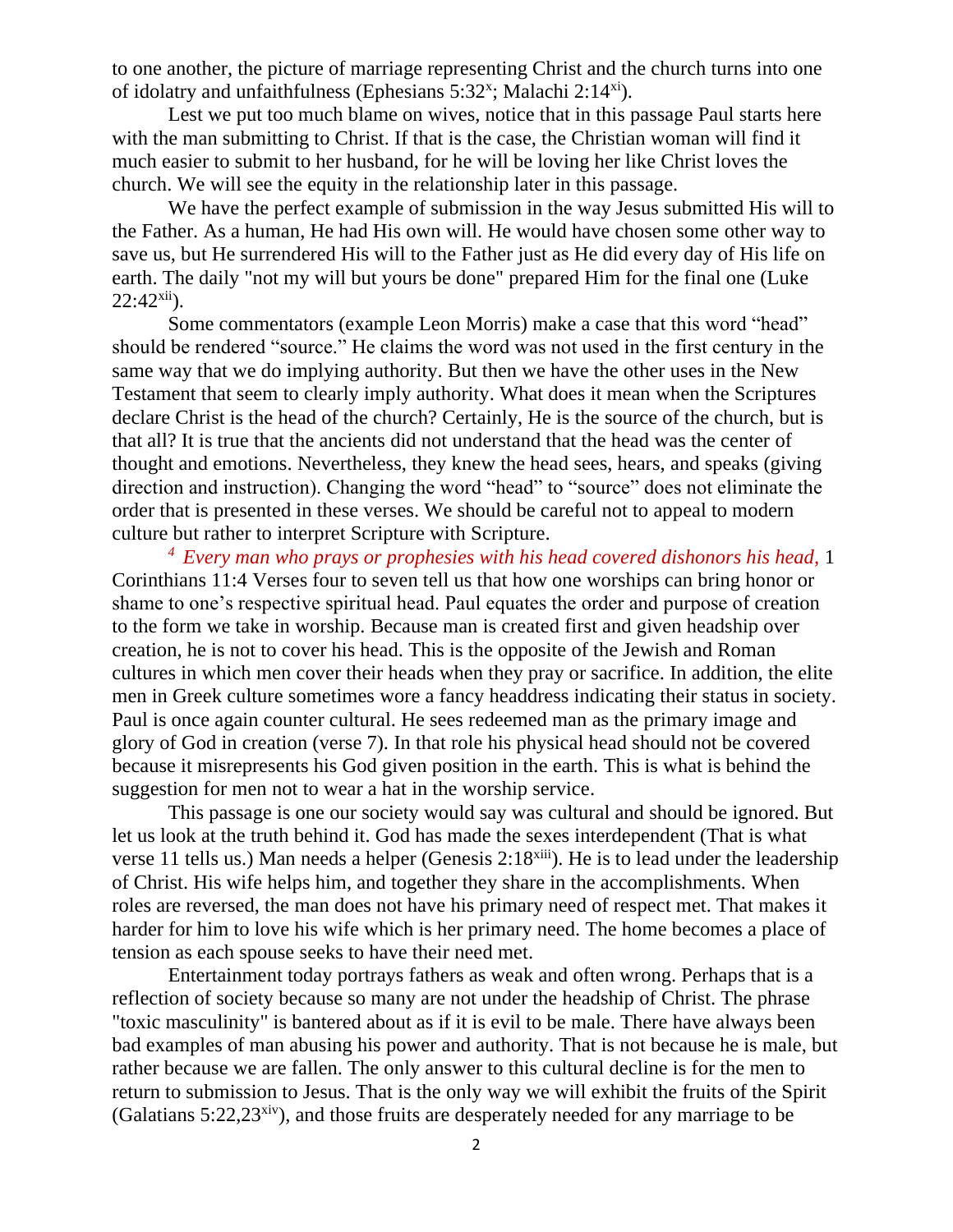healthy and God honoring, or for any organization to be healthy as well. God given lines of authority are for the purpose of bringing glory to God.

*<sup>5</sup>but every wife who prays or prophesies with her head uncovered dishonors her head, since it is the same as if her head were shaven. <sup>6</sup>For if a wife will not cover her head, then she should cut her hair short. But since it is disgraceful for a wife to cut off her hair or shave her head, let her cover her head.* 1 Corinthians 11:5,6 In the culture of that day, most of the Greek and Roman women covered their heads. It is still the same in much of the middle east. Prostitutes were the exception to the rule. In Corinth, however, this was being tested. Women were rejecting head coverings and even competed in the Isthmian games. One woman even won the war chariot race. Apparently, the women in the church were tempted to follow this trend reasoning that "all things were lawful" (1 Corinthians  $10:23<sup>xy</sup>$ . But that did not set a good example of modesty of that culture for new believers or those unbelievers who visited the church.

The word used for "wife" here in ESV can mean either a woman or a wife. The woman's head covering at that time showed not only her modesty but that she is in submission to her role as a helpmeet. That is what gives her authority. Submitting to God's order is where all real authority comes from  $(1$  John  $5:14<sup>xvi</sup>)$ . It is in this order that she prays or prophesies in the church. We will see in chapter 14 that prophecy is judged by others, which ultimately ends in the authority of the elders of the local church.

A woman uncovering her head was so suggestive that Paul said it was the same as if her head was shaved. A shaved head on a woman was meant to be a humiliation. God gave women, as a part of their beauty, lovely hair. If the woman stepped out of her created order it was a humiliation to her, her husband, and to the church.

We do not have the same cultural practices today, so we need to interpret this for our culture. What would be seen as seductive or improper dress for a woman who prays or prophesies in church today? We will cover the meaning of prophesy in a later chapter, but suffice to say for now it is to speak forth the Word of God. Certainly, there are some styles that would be improper because of their suggestive nature. This would include any dress that revealing. Does it draw attention to the shape of the body? What the culture considers modest should be the standard. We are all free, but as Paul showed us in the previous passage, we shouldn't do anything that stumbles a weaker brother. We should consider the impression it may have on new believers and what it says to guests.

*<sup>7</sup>For a man ought not to cover his head, since he is the image and glory of God, but woman is the glory of man.* 1 Corinthians 11:7 I understand Genesis 1:27 to tell us that both male and female are made in the image of God. (Morris disagrees and says Paul here indicates that Adam in that verse applies to the human Adam not mankind, but many others disagree.) In stating that men are the image and glory of God, Paul's point is not that women were not also created in the image of God. *"As the argument shows, Paul's concern is that both the man and the woman are the glory of another, not themselves. Genesis 1:27xvii affirms that all humans bear the image of their Maker (cf.1 Cor 15:49xviii). The veiling of the woman has to do with the fact that she is man's "glory." The purpose of the veil, then, is that people should not gaze on that which is man's glory in worship since the focus is on God's glory. Ciampa and Rosner assert that the dress code for Paul was not merely a symbolic expression of gender distinction to be maintained for the sake of respect for the created order but "understood to be essential to avoiding the*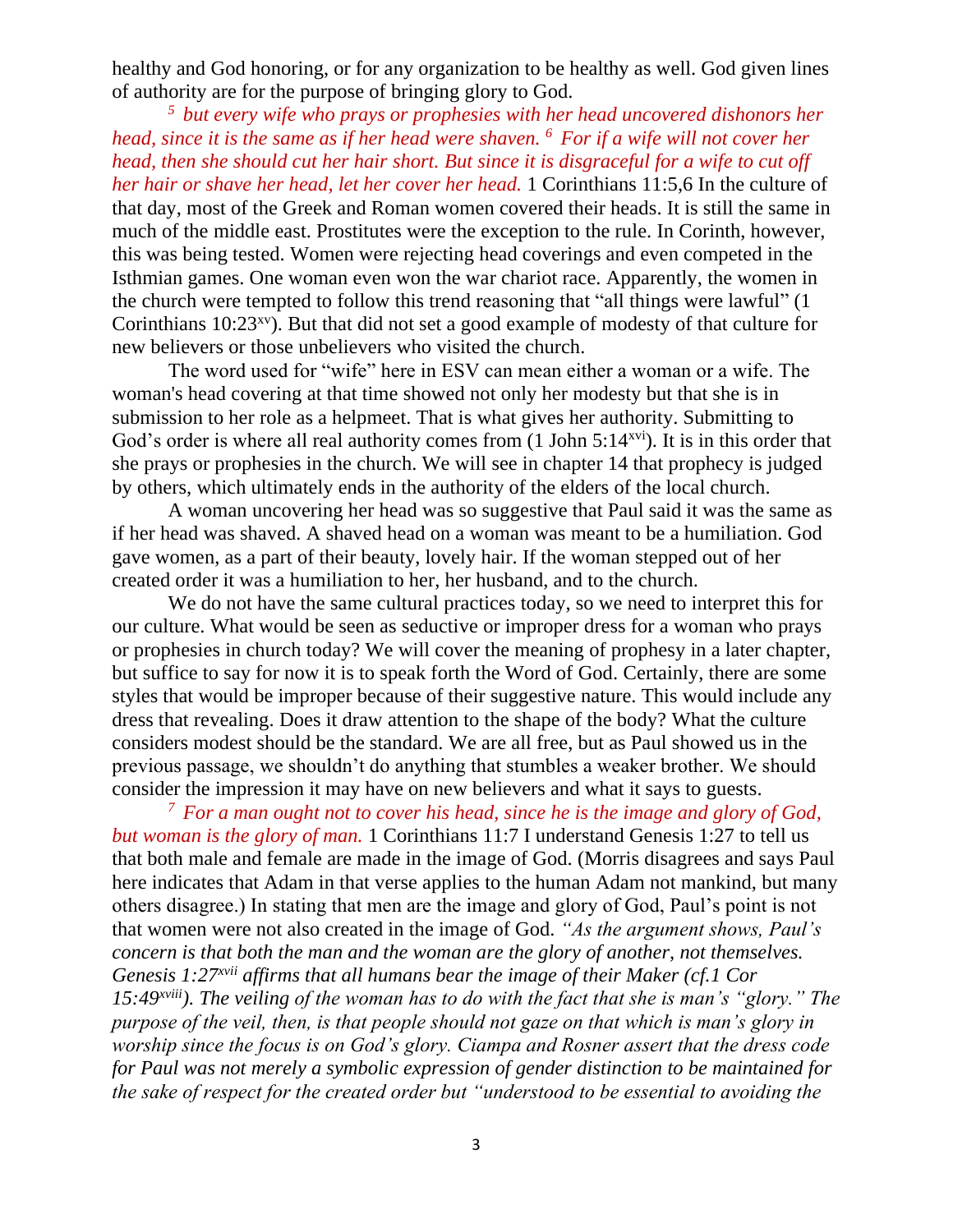# *infiltration of anything that might distract a worshiper's attention away from the glory of God."xix*

Men, we are to live in such a way as to bring praise and honor to God. We are to shine with godly attributes that represent God. But woman was made as the helpmeet of man and is his glory. Mariko is my glory. She is my praise, honor, and approval. (See Strong's<sup>xx</sup>.) That helps us together to glorify God with our unity. We complement each other. That is why men and women are so different. We are supposed to welcome and appreciate those differences and realize they complete us for God's glory.

Sadly, it is too often the case that we don't appreciate those differences and allow them to be a source of friction. Our culture readily gives up on marriage because of the differences instead of working together for the glory of God. This forsaking of our wedding vows made before God pictures believers' unfaithfulness to God resulting in idolatry. We look for someone to meet our needs and glorify us alone instead of together working through our issues for the glory of God.

*<sup>8</sup>For man was not made from woman, but woman from man. <sup>9</sup>Neither was man created for woman, but woman for man. <sup>10</sup>That is why a wife ought to have a symbol of authority on her head, because of the angels.* 1 Corinthians 11:8-10 Paul returns to the order of creation and the purpose for which woman was created to emphasize the reason a woman in that culture covers her head when praying or prophesying. Verse 10 tells us that the covering is a symbol of authority. It declares she is in proper order with God's creation and therefore here prayer or prophecy should be heard and carry weight.

This verse also tells us we have angels attending our worship services. I imagine them sitting on the edge of the soffits discussing points in the sermon and noting who is hearing something that will affect the rest of their life. The book of Hebrews says they are sent to assist those who will be heirs of salvation (Hebrews  $1:14^{x}$ ). Maybe they are discussing a soul in the valley of decision and holding back any distracting influences. When they see a woman in proper order speaking out in prayer or prophecy, they know it is worth listening to. The order reminds them of God's order in all things and their place in that order.

*<sup>11</sup>Nevertheless, in the Lord woman is not independent of man nor man of woman; <sup>12</sup>for as woman was made from man, so man is now born of woman. And all things are from God. <sup>13</sup>Judge for yourselves: is it proper for a wife to pray to God with her head uncovered?* 1 Corinthians 11:11-13 Paul inserts a reminder that we are interdependent. Man is not to be independent but works together with his wife. This is God's design and order, and we ignore it to our peril. Our inter-dependency is seen in creation and nature. The woman was formed from the rib of Adam, and man is born through woman (Genesis  $2:21,22^{x}$ ii).

Of course many men do not submit to Christ while the wife does. Peter addresses this in 1 Peter  $3:1,2^{x}$ <sup>xxiii</sup>. The wife must still submit whenever it does not violate a command of God so that through her example, she may win him to Christ.

*<sup>14</sup>Does not nature itself teach you that if a man wears long hair it is a disgrace for him, <sup>15</sup>but if a woman has long hair, it is her glory? For her hair is given to her for a covering.* 1 Corinthians 11:14,15 Long hair on a woman is very beautiful. Paul calls it the glory of her husband. It is a covering in itself. Most of the Roman and Greek world had men wearing short hair and women long hair. (The Spartans were an exception.) Jesus likely had short hair. Centuries later He was depicted with long hair in the style of Greek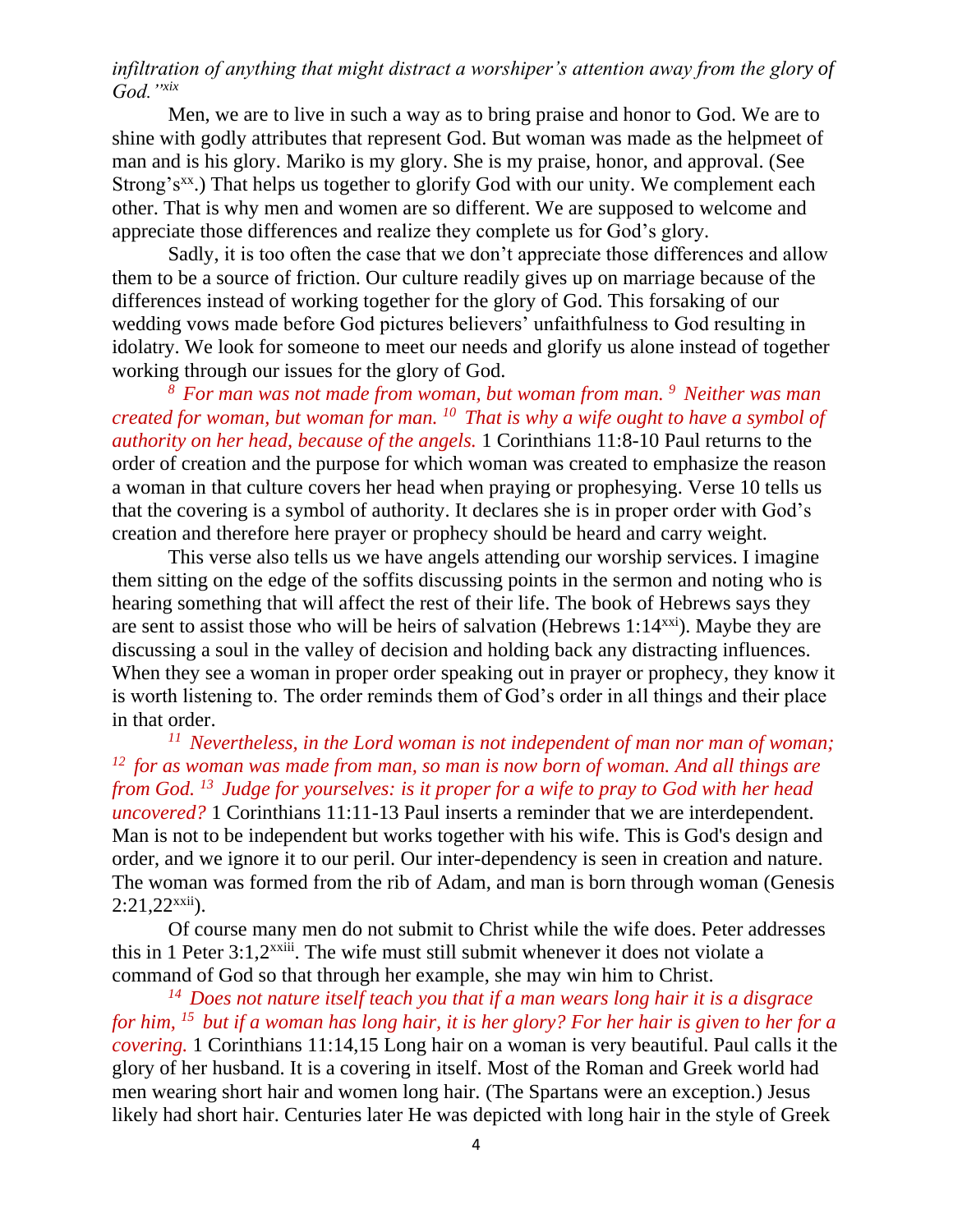gods. It just seems natural for men to wear short hair and women to have longer hair. It is not only the glory of her husband but of her as well.

The Brethren churches and many Orthodox churches still practice head coverings for women. Our culture no longer gets the message and in fact dislikes the message. Should we reinstitute this? Or would it be contentious in this present time (verse 16)? It is something to consider. But the main thing is that we live in God's designed order and submission while working together in an inter-dependent way.

I witness homes in which the wife is the head. The husband submits in everything. In the extreme cases I have witnessed, the damage to the children is easily observed. The husbands become weaker in old age from physical problems I would suggest come from the stress they have felt through the years. It may just be my little world. What have you observed? Kathy Keller gives us healthy perspective when she writes, *I am in no way suggesting that women shouldn't have strong opinions and voice them. That can be done without becoming the head of the house.xxiv*

*<sup>16</sup>If anyone is inclined to be contentious, we have no such practice, nor do the churches of God.* 1 Corinthians 11:16 This is not a command or an issue to argue over. It is not mandatory, and peace is more important  $(1$  Corinthians  $14:33^{xxy}$ . This is an all things to all people to win some situation  $(1 \text{ Corinthians } 9:22^{xxyi})$ . Paul knew the letter would be passed around, and though it may have been a problem unique to Corinth, there may be those who disagreed. If they didn't accept Paul's solution, they needed to come to another one for the sake of unity and order (1 Corinthians 14:40xxvii).

What is important is the issue at the basis of what Paul is addressing. Steven Um puts it quite well so I will quote him: *Paul is essentially saying, "Everyone willingly submits to something. Don't conduct yourself in a way that would dishonor the one to whom you are submitting." Men, don't dishonor God by adopting idolatrous dress in worship. Women, don't dishonor God and your husband by adopting dress that calls your marital status into question. Paul is insinuating that some women were skewing the common cultural practice of wearing their hair or wearing a covering of some sort on their head during worship. They felt as though they had freedom in their worship, which they did, and they allowed their hair to hang down on their shoulders. We must understand that the cultural norm, whether in the church or even in the Greco-Roman world, was for women to wear not necessarily a full veil but a shawl to cover their heads.xxviii*

One commentator writes that, *"The only woman who did not wear them were the hetairai, who were the 'high-class' mistresses of influential Corinthians. Also, slaves had their heads shaved, and the same practice [was] enacted as punishment for convicted adulteresses"; that is, they would shave their heads.xxix*

It was uncommon women let their hair down and not cover it, and it was somewhat of a seductive distraction in the worship service. In my opinion many churches have adopted distracting practices in our day. We certainly have the freedom to dance before the Lord, but if it is done in a sensuous way, men will be distracted from worship and the woman will be dishonoring her husband. Worship should be focused on Jesus, and anything that unduly distracts from the focus on Christ should be eliminated. We are not ignorant of Satan's designs (2 Corinthians 2:11<sup>xxx</sup>). The way we dress should not unduly draw attention to our bodies.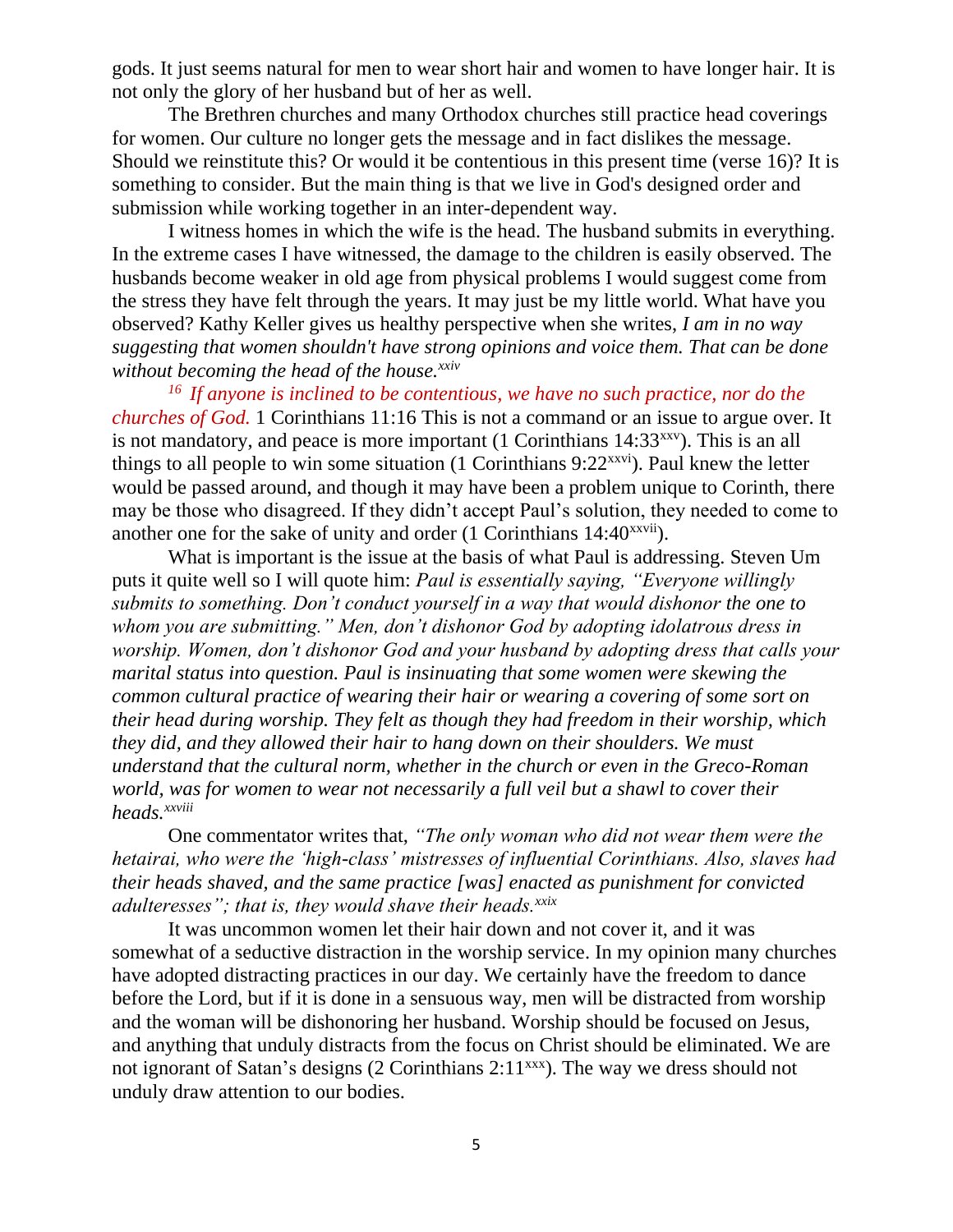The example for us in all cases of Biblical submission is that of Jesus' submission to the Father. It was total, and done out of love, and it bore the amazing fruit of the salvation of the world (Philippians  $2:8-11^{xxxx}$ ). Certainly, mankind distorts and fails to represent this perfect kind of submission to one another (Ephesians  $5:21^{xxxii}$ ), but it is our goal, and the result is worth making every effort to attain. Love, respect, and submission all go hand in hand. When we refuse the grace of God that would help us express these qualities, we harm ourselves. The old nature is selfish and demanding. Whenever we find ourselves in that spirit, we should fall on our knees and ask God to help us walk in the Spirit (Galatians  $5:16^{xxxiii}$ ). The war of the flesh and spirit is ongoing until the day we meet Jesus. Let us do everything to avoid distraction when we read the Word, pray, and worship together. We need worship time alone and time together to prepare us for the spiritual battles before us and to properly respond to the opportunities presented to us each day. May God help us be faithful soldiers of the cross, keeping our old nature in check, and considering how we can build one another up. We are free to wear what we want, but love for God and one another causes us to consider whether it will bring glory to God. Our guiding question is, "Does this bring glory to God?"

Questions:

1 What does "head" mean in this passage?

2 Why is order appropriate?

3 How die Jesus set the example for us?

4 What does prophesy mean?

5 Why did Paul write that men should not cover their head when they prophesy?

6 Why did Paul write that women should cover their head when they prophesy?

7 In what ways are men and women interdependent?

8 How does nature confirm this teaching?

9 How do we apply it today?

10 What is the issue Paul is addressing?

### <sup>i</sup> **1 Corinthians 11:1 (ESV)**

 $1$  Be imitators of me, as I am of Christ.

### ii **1 Corinthians 10:33 (ESV)**

<sup>33</sup> just as I try to please everyone in everything I do, not seeking my own advantage, but that of many, that they may be saved.

iii **Philippians 3:8 (ESV)** 

<sup>8</sup> Indeed, I count everything as loss because of the surpassing worth of knowing Christ Jesus my Lord. For his sake I have suffered the loss of all things and count them as rubbish, in order that I may gain Christ

### iv **John 5:19 (ESV)**

 $19$  So Jesus said to them, "Truly, truly, I say to you, the Son can do nothing of his own accord, but only what he sees the Father doing. For whatever the Father does, that the Son does likewise.

### v **John 5:30 (ESV)**

<sup>30</sup> "I can do nothing on my own. As I hear, I judge, and my judgment is just, because I seek not my own will but the will of him who sent me.

### vi **1 Peter 1:2 (ESV)**

 $2$  according to the foreknowledge of God the Father, in the sanctification of the Spirit, for obedience to Jesus Christ and for sprinkling with his blood: May grace and peace be multiplied to you.

vii C. Vaughan and T. D. Lea, *[1 Corinthians](https://ref.ly/logosref/biblio.au$3DC.$2520Vaughan$3BT.$2520D.$2520Lea$7Cbt$3D1$2520Corinthians$7Clbid$3D0001469301$7Cpl$3DGrand$2520Rapids$7Cpr$3DZondervan$7Csr$3DBible$2520Study$2520Commentary$7Cyr$3D1983)*, Bible Study Commentary (Grand Rapids: Zondervan, 1983), 111–12

## viii **Ephesians 5:24 (ESV)**

<sup>24</sup> Now as the church submits to Christ, so also wives should submit in everything to their husbands.